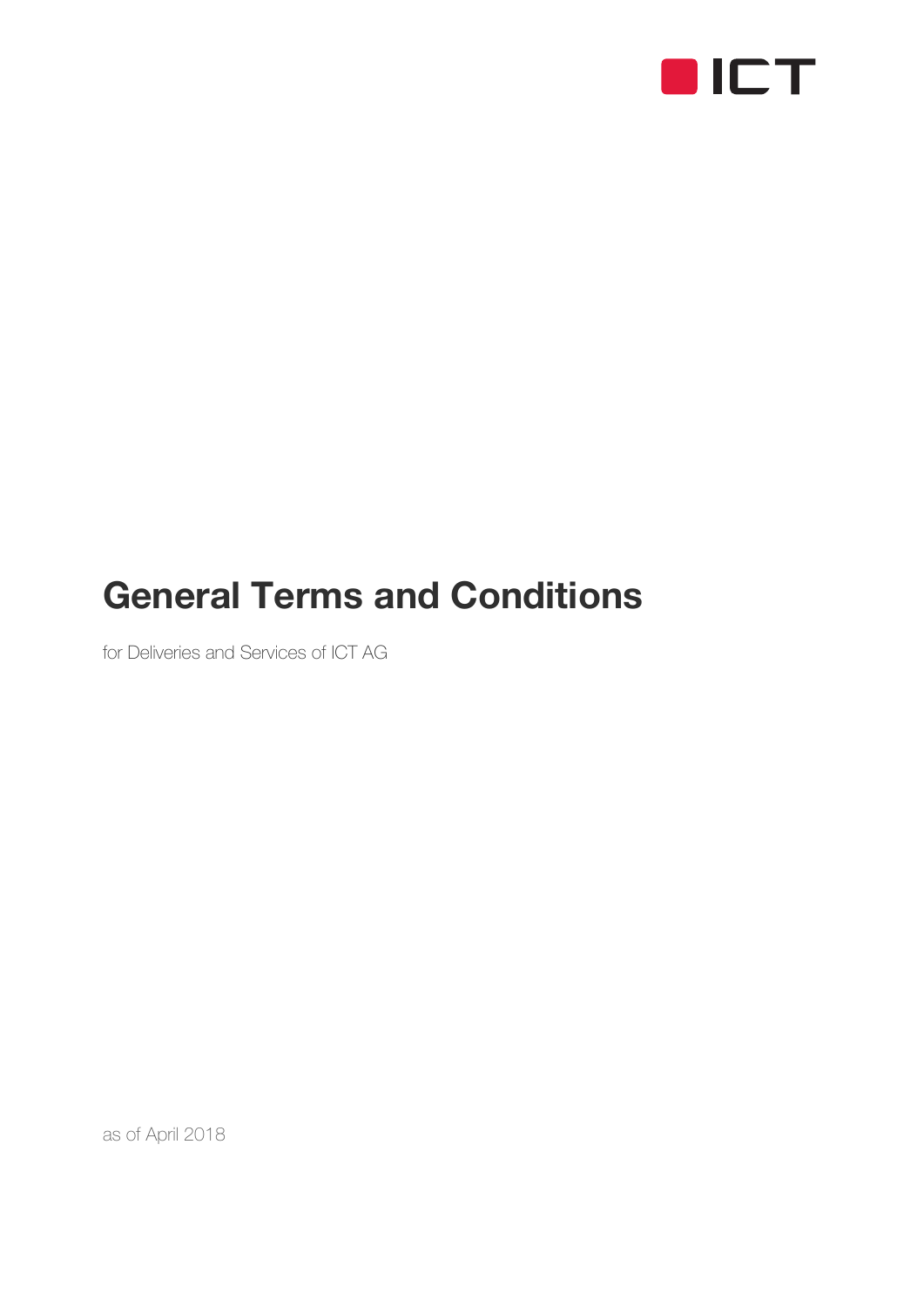

## 1 SCOPE OF APPLICATION

- 1.1 In the absence of a separate agreement, all offers and orders concerning deliveries and services of ICT AG (ICT) shall be based on the present General Terms and Conditions for Deliveries and Services of ICT. This applies even in the event that, in the context of ongoing business relations, no express reference is made to these General Terms and Conditions for Deliveries and Services at a later point in time. Terms and conditions of the customer that are additional or contrary to or deviate from the present General Terms and Conditions for Deliveries and Services apply only if ICT recognizes their applicability expressly in writing.
- 1.2 These General Terms and Conditions for Deliveries and Services apply only in relation to entrepreneurs within the meaning of § 14 BGB (German Civil Code) and only if the contract relates to the operation of the enterprise, as well as in relation to legal persons under public law and special funds under public law within the meaning of § 310 para.1 BGB.
- 1.3 To the extent referred to in the confirmation of the order by ICT, further General Terms and Conditions and Terms of Use of ICT may be applicable in addition to the present General Terms and Conditions for Deliveries and Services, especially the General Terms of Use for the Purchase or Lease of Software and the General Terms and Conditions for the Maintenance of Software of ICT. Within the limits of their respective scope of application, said General Terms and Conditions or Terms of Use shall take precedence over the provisions of the present General Terms and Conditions for Deliveries and Services.
- 1.4 Any rights that ICT is entitled to in accordance with statutory provisions and other agreements beyond those stated in these General Terms and Conditions for Deliveries and Services shall remain unaffected.

## 2 OFFERS, CONCLUSIONS OF CONTRACT

- 2.1 All offers submitted by ICT are subject to confirmation.
- 2.2 Orders shall not be deemed accepted until confirmed by ICT in writing or when the order is executed by ICT, in particular when ICT fulfils the order by delivery of goods or performance of service. Any confirmation of order created electronically which does not bear a signature and name shall be deemed to constitute the written form. The written order confirmation of ICT is decisive for the scope of delivery or service. Obvious errors such as typographical and calculation errors in the order confirmation shall not be binding upon ICT. Oral collateral agreements must in all cases be confirmed by ICT in writing to be effective.
- 2.3 ICT reserves all rights without limitation in respect of all service and product descriptions, drawings, test programs, and other documentation supplied to the customer together with the offer or at a later point in time. This documentation may be made available to third parties only with the prior written consent of ICT. All product descriptions and technical data contained in such documentation as well as in brochures, advertisements, and other informative and advertising materials are compiled with due care; they do not constitute guarantees in respect of quality or durability, however, unless expressly identified as such. ICT reserves the right to carry out technically required changes even after the conclusion of the contract if such changes do not materially affect the agreed upon functions of the delivery item or object of the service and are reasonable for the customer.
- 2.4 The silence of ICT with regard to offers, orders, requests or other declarations of the customer does not imply approval, unless previously agreed in writing.
- 2.5 Should the financial situation of the customer significantly deteriorate or the reasonable request for the opening of insolvency or comparable proceedings against the assets of the client be rejected for lack of funds, ICT is entitled to completely or partially withdraw from the contract.
- 2.6 If ICT and the customer have agreed in writing upon a delivery or service on demand, the customer is obliged to retrieve the entire delivery quantity; and with regard to services, the entire performance, within a reasonable period and no later than three months after conclusion of the contract, unless otherwise agreed upon in writing.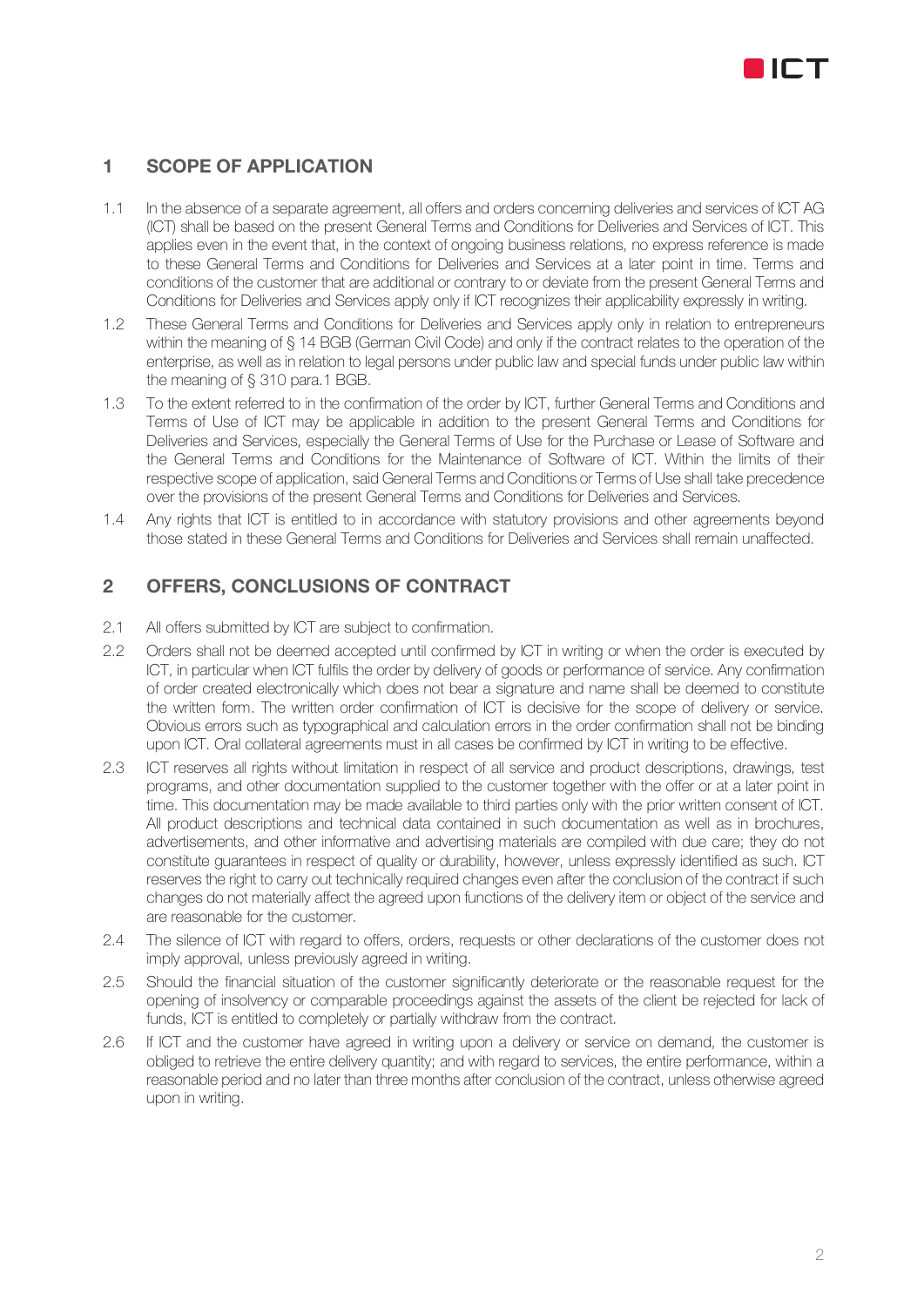

## 3 PRICES, TERMS OF PAYMENT

- 3.1 Unless specified otherwise in the confirmation of the order by ICT, the prices according to the price list of ICT, as amended from time to time, shall apply. The indicated prices will be invoiced plus the applicable statutory VAT, in the case of deliveries of goods ex warehouse, including packing but excluding, in particular, the costs for installation or assembly, freight and transport insurance as well as customs duties and other public costs. Any travel costs and expenses incurred, as well as any waiting periods incurred by ICT for assembly and installation services, will be billed separately.
- 3.2 Invoices of ICT are payable immediately upon receipt without deduction. If the customer fails to effect payment upon receipt of a reminder that has been issued after the due date, the customer will be in delay with payment. Moreover, the customer will be in delay with payment without the issue of a reminder 30 days after the due date and receipt of the invoice. In the event of a delay with payment, ICT shall be entitled to claim default interest at the statutory rate. ICT reserves the right to furnish evidence of greater damage caused by delay.
- 3.3 Notwithstanding no. 3.2, for international transactions, the payment will be made prior to delivery or performance, unless it has been previously agreed otherwise in writing.
- 3.4 Should the customer be in delay with payment, ICT is entitled without prejudice to any other statutory rights – to exercise without prior notice a right of retention over all outstanding deliveries and services or to request advance payment and/or provision of security with respect to all outstanding deliveries and services. The same shall apply in the event that, after accepting the order, ICT obtains knowledge of facts that give rise to justified doubts about the customer's ability to pay.
- 3.5 Payment by bill of exchange or check is possible only on the basis of a prior written agreement. Bills and checks are accepted only on account of performance (erfüllungshalber); the point in time of payment shall be deemed the point in time the bill or check is collected, in the case of bill of exchange or check proceedings the point in time of release of liability. All costs and expenses for the discounting or collection of the bills of exchange shall be borne by the customer.
- 3.6 The customer may only set off against claims of ICT such counterclaims as are undisputed or binding under a final court judgment. The customer shall be entitled to exercise a right of retention only to the extent that its counterclaim is based on the same contractual relationship.

## 4 PASSING OF RISK, ACCEPTANCE, DELIVERY AND PERFORMANCE DATES, DEFAULT IN ACCEPTANCE

- 4.1 As regards deliveries of goods, the risk of accidental loss or accidental deterioration of the goods passes to the customer at the latest as soon as the goods leave the warehouse of ICT; if the goods are collected by the customer, the risk passes with the customer's notification of the goods being ready for collection. Shipment shall always occur at the customer's cost and risk. In the absence of the customer's written instructions, ICT will determine the manner of shipment. Transport insurance will be taken out only on the customer's express instructions and at its own expense. Should there be a delay in dispatch due to circumstances for which the customer is responsible, then the risk passes to the customer upon notification that the goods are ready for dispatch. In this case, ICT is willing, however, to take out the insurance policies requested by the customer at the latter's cost.
- 4.2 The provisions of no. 4.1 shall also apply if assembly or installation of the delivered goods by ICT has been agreed upon, unless delivery, assembly and installation is performed under a works agreement (Werkvertrag), in which case the risk shall not pass to the customer before acceptance of the work. In the event of delay of acceptance as a consequence of circumstances within the responsibility of the customer then the risk passes on to the customer upon notification of readiness of acceptance.
- 4.3 Unless otherwise specifically agreed in writing, the indication of delivery and service periods or dates is not binding. Delivery and service periods or dates firmly agreed upon shall begin no earlier than upon receipt of ICT's confirmation of the order, however not before the timely and proper fulfillment of the customer's cooperation duties, especially not before provision of the documentation, approvals, or releases to be furnished by the customer and the receipt of the agreed down-payment; any such agreed delivery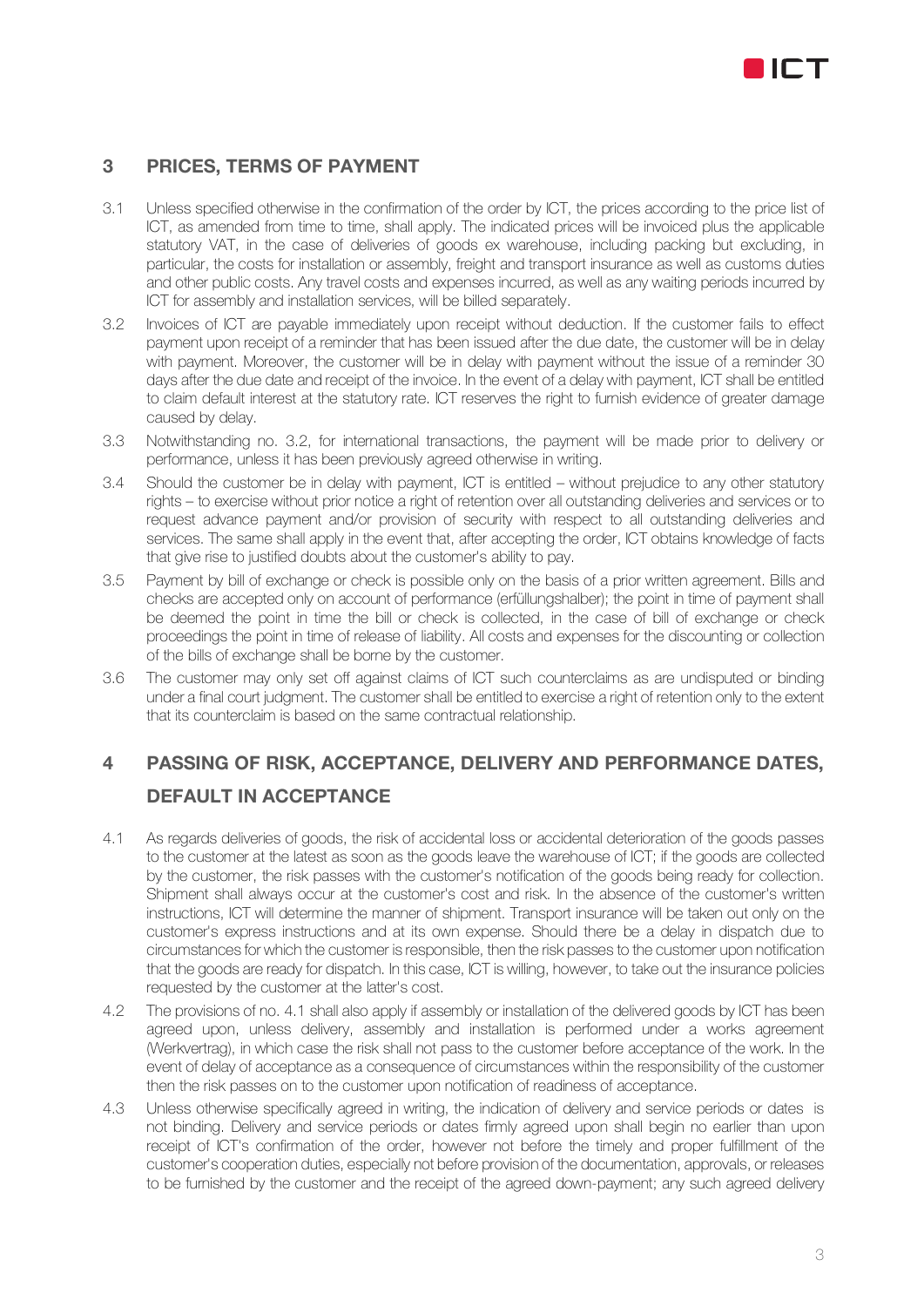

and service period or date shall be extended commensurately under the abovementioned circumstances. Any agreed delivery periods or dates shall be deemed to have been observed if, at their expiry, the delivery item has left the warehouse of ICT or the customer has been notified by ICT of the delivery item being ready for collection and/or dispatch. The foregoing provision does not apply if, according to the contract, acceptance is required or ICT is obligated to carry out the assembly or installation.

- 4.4 ICT will endeavor to comply with any agreed delivery and service periods or dates. The customer shall be entitled to rescind the contract upon unsuccessful expiration of a reasonable grace period set by the customer at the time of the default if ICT remains in delay with a delivery or performance of a service. The right of rescission requires that ICT be responsible for the delay. The customer shall be obligated to declare at ICT's request within a reasonable period of time whether it will rescind the contract after the expiration of this period due to the delay with the delivery or performance of service, or whether it will insist upon the delivery or performance of service.
- 4.5 ICT shall be released from the duty to perform in the event of operational breakdown (shortage of materials, strikes) for which ICT is not responsible and other events of force majeure, as well as incomplete or late delivery of supplies to ICT itself, for the period during which the impediment continues to exist. ICT shall not be released from its duty to perform in the event that ICT itself is not duly supplied for reasons for which ICT itself is responsible. This shall also apply if these circumstances occur to suppliers of ICT or when ICT is already in default. To the extent that ICT is released from the duty to perform, ICT shall grant back any advance payments made by the customer. Any exceeding claims for damages of the customer shall be excluded. ICT is entitled to rescind the contract after the expiration of an appropriate period when the fulfillment of the contract is of no further interest for ICT as a consequence of such impediment. At the request of the customer, ICT shall declare at the end of such period whether it intends to exert its right of rescission or whether it will deliver the goods or perform the services within a reasonable period.
- 4.6 Partial deliveries and services shall be permissible to a reasonable extent.
- 4.7 If the customer is in default of acceptance, ICT is entitled to demand compensation for damages, including any expenses incurred by ICT. In particular, ICT is entitled to store the goods during the period of delay of acceptance at the expense of the customer. The cost of storage of the goods shall be calculated at a flat rate of 0.5% of the net invoice value for each commenced calendar week. Further claims of ICT remain unaffected. The customer is entitled to establish that ICT incurred lower costs or even no costs. The same applies if the customer breaches other obligations to cooperate, unless the customer is not responsible for such breach. ICT is entitled to dispose of the goods in another way upon unsuccessful expiration of a reasonable grace period set by ICT, and to make delivery to the customer within a reasonably extended grace period.

## 5 COPYRIGHTS, CONDITIONS OF USE FOR SOFTWARE PRODUCTS

- 5.1 The customer shall be obligated to observe such copyrights and other intellectual property rights as exist in respect of the delivered good or the work created in the context of performance, especially rights in respect of software.
- 5.2 In the event of a delivery of software of other manufacturers (Third-party Software), the customer shall be obligated to use the delivered software only in accordance with the applicable license conditions of the manufacturer and to impose the same duties on the buyer in the event of a resale of the Third-party Software, provided that such resale is permissible.
- 5.3 In addition to the present General Terms and Conditions for Deliveries and Services, the use of ICT standard software shall be subject to the General Conditions of Use for the Purchase or Lease of Software as well as the General Terms and Conditions for the Maintenance of Software of ICT as specified in the confirmation of the order by ICT. Within the limits of their respective scope of application, said General Terms and Conditions or Terms of Use shall take precedence over the provisions set forth in the present General Terms and Conditions for Deliveries and Services.
- 5.4 If software is individually developed on behalf of the customer or if individual adjustments are programmed (Individual Software), the customer will be granted a non-exclusive right of use with regard to the respective work result, unless individually agreed otherwise in writing. Besides, the use of such Individual Software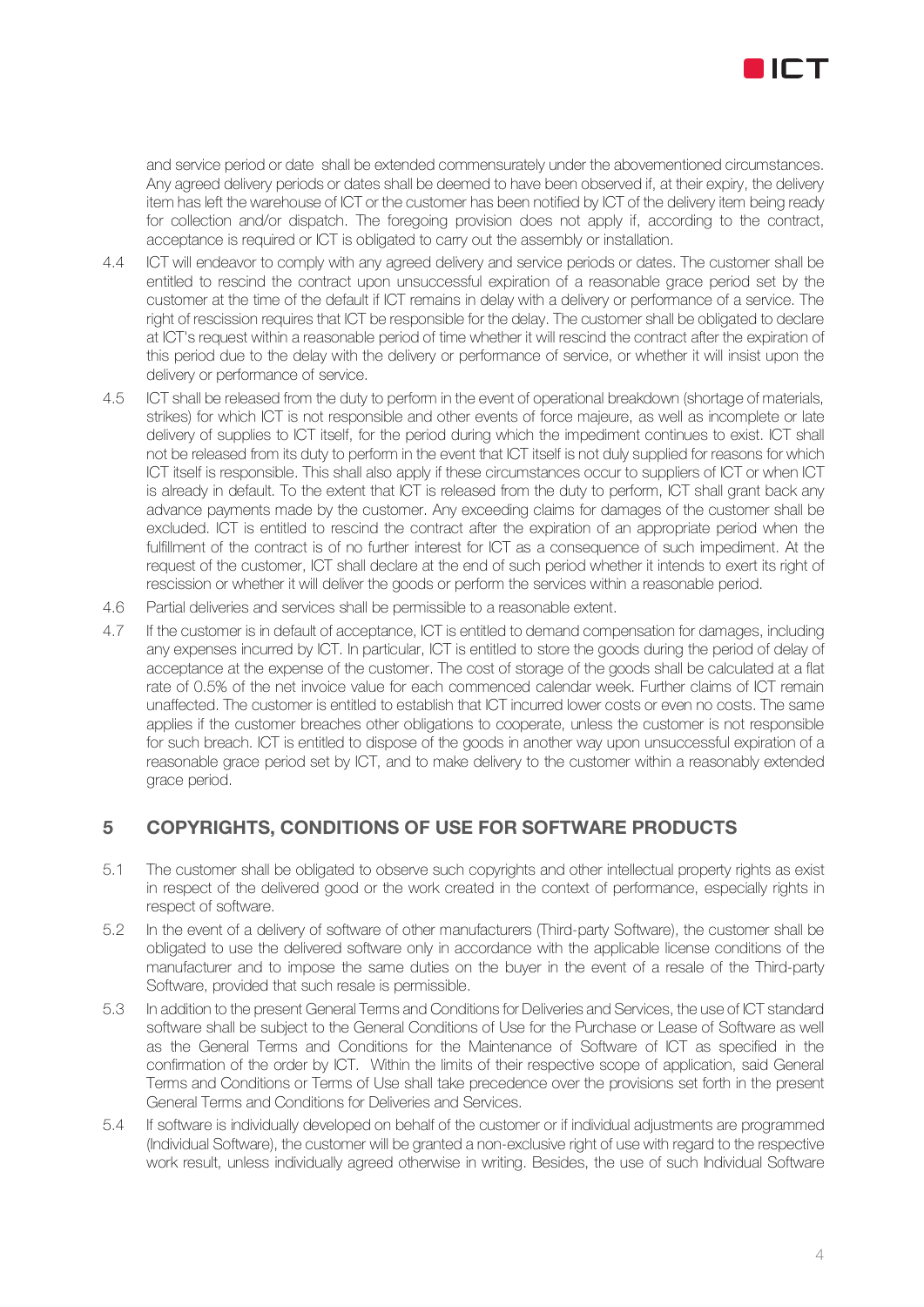

shall be governed by the General Conditions of Use for the Purchase of Software in addition to the present General Terms and Conditions for Deliveries and Services.

## 6 RETENTION OF TITLE

- 6.1 As regards deliveries of goods, ICT retains title to the goods supplied until complete payment of the delivery price and until all further claims arising from the business relationship with the customer have been discharged in full, regardless of the cause in law. With respect to current accounts, the title retained is regarded as security for the offset balance of ICT at any time given.
- 6.2 In the event of a conduct on the part of the customer that is contrary to the terms of the contract, especially in the event of a delay with or imminent cessation of payment, bill protest, unsatisfactory information about the financial solvency of or compulsory enforcement actions against the customer or if a motion to open insolvency proceedings has been filed against the customer, ICT shall be entitled to take back and the customer shall be obligated to return the delivered goods. ICT is not required to rescind the contract in order to be able to take back the delivered goods and/or assert its retention of title. These acts, as well as the attachment of the delivered goods by ICT, do not constitute a rescission of the contract unless ICT has expressly declared so in writing. After taking back the delivered goods, ICT shall be entitled to sell or otherwise dispose of the same. The proceeds from such sale or other disposition, less reasonable costs thereof, shall be credited towards the customer's liabilities.
- 6.3 The customer shall be obligated, during the duration of retention of title, to treat the delivered goods with care and, at the request of ICT, to sufficiently insure the same against damage, with the insured sum being adequate to cover the replacement value. The customer must prove the existence of such insurance upon request of ICT. The customer assigns to ICT already now any claims it may have against the insurance company up to the amount of the underlying claims of ICT. ICT hereby accepts the assignment. In the event that such assignment is not permissible, the customer shall hereby instruct his insurance company to effect any payments only to ICT. Further claims of ICT remain unaffected.
- 6.4 In the event of attachments or other interventions by third parties, the customer must immediately notify ICT in writing and provide all required information so that ICT can assert its title. Moreover, the customer must inform the third parties of the proprietary rights of ICT and cooperate with ICT in performing measures for the protection of the products subject to retention of title. To the extent that the third party is unwilling or not able to reimburse ICT for the judicial and extra-judicial costs incurred by ICT in connection with the enforcement of its property rights, the customer shall be obligated to pay compensation for the loss incurred by ICT as a result, unless the customer is not responsible for the attachments or other interventions by third parties.
- 6.5 The customer shall be entitled, subject to revocation by ICT, to process the goods supplied or combine them with other objects in the proper course of business. Any processing or combination shall be deemed to be made on behalf of ICT without commitment on the part of ICT. In the event of such processing or combination, the customer shall give ICT co-ownership in the new or combined item in the same proportion to which the invoice value of the goods in which title is retained is to the total of the invoice value of all other goods used including processing costs. In all other respects, the provisions applicable to the goods supplied by ICT subject to retention of title shall likewise apply to the item created through processing or combination.
- 6.6 The customer may dispose of the goods in which ICT has title or co-ownership only in the proper course of business dealings on its usual terms; this applies, however, only as long as the customer is not in default with payment. In the event of resale, the customer assigns to ICT already in advance the claims arising against its purchasers or any third party in the amount of the respective amount of ICT's invoice for the goods resold (incl. VAT) plus a security surcharge of 10%. ICT hereby accepts the assignment.
- 6.7 The customer shall be entitled to collect the claims assigned to ICT under no. 6.6 above until revoked by ICT; such revocation shall be permitted at any time. ICT will exercise this right of revocation for cause only. The collected amount shall be transferred to ICT immediately. The customer shall, upon request, be obligated to notify the third-party debtors of the assignment to ICT and to furnish ICT with the information and documentation required for collection.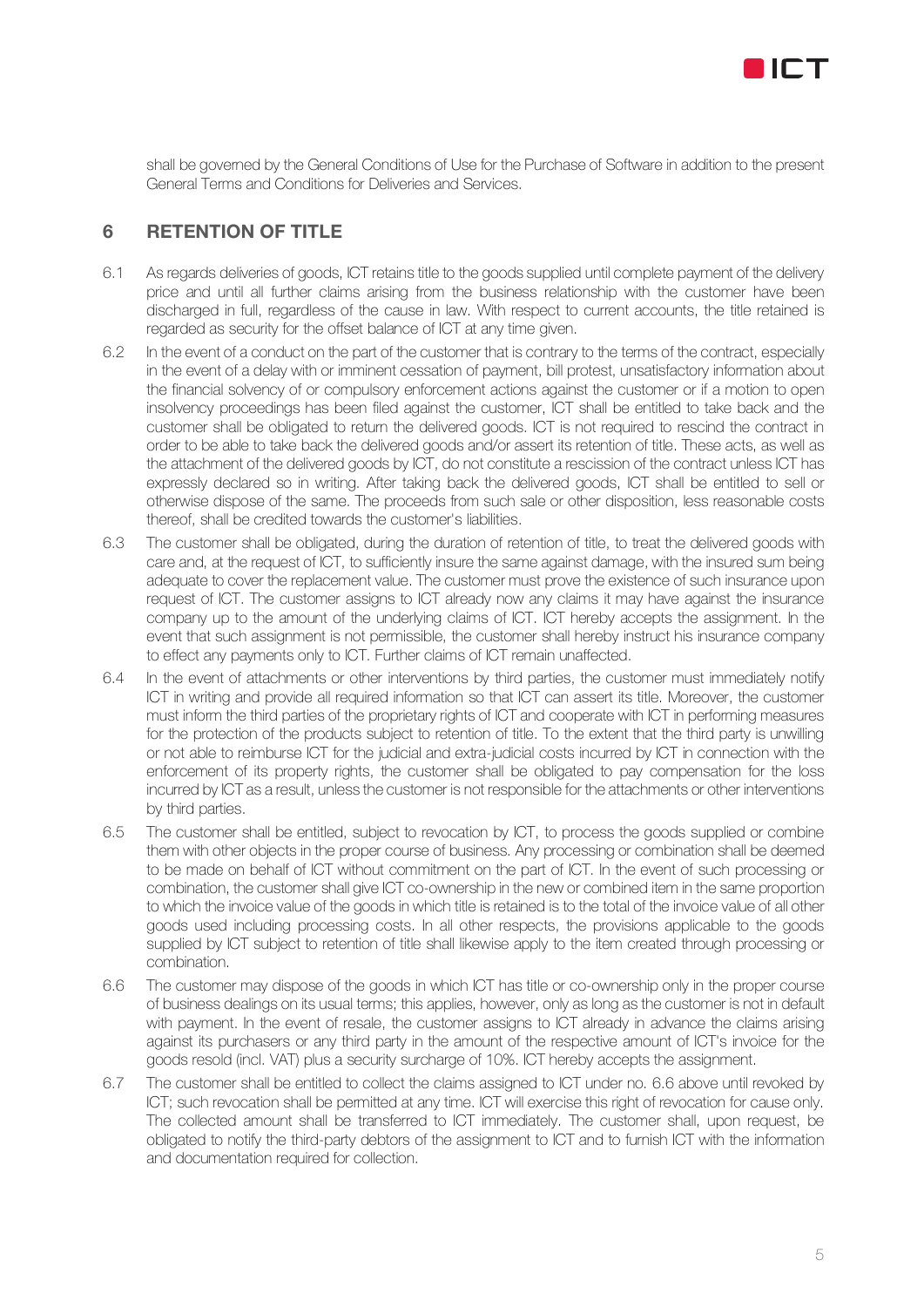

- 6.8 The customer may not transfer to third parties the goods in which ICT has a title or co-ownership by way of security or pledge the same, may not assign the claims resulting from the resale to a third party or make an offset, nor agree a ban on assignment with its purchasers with respect to such claims. In the event of a global assignment by the customer, the claims assigned to ICT are to be expressly exempted.
- 6.9 If the value of the security existing on behalf of ICT exceeds ICT's claims against the customer by more than 10%, ICT shall be obligated to release the security exceeding this limit at the customer's request; the individual objects to be released will be chosen by ICT.
- 6.10 In the event of deliveries to other jurisdictions in which the foregoing arrangements governing the retention of title do not have the same effect as securing rights as in the Federal Republic of Germany, the customer hereby grants ICT a corresponding right of security. If further action for this purpose is required, the customer shall do everything possible to create a corresponding right of security for ICT. The customer shall cooperate in all measures that are necessary and beneficial to the validity and enforceability of such corresponding right of security.

## 7 DEFECTS AS TO THE QUALITY OF DELIVERED GOODS OR PERFORMED **WORKS**

- 7.1 In the case of deliveries of goods, the customer shall carefully examine the delivered good without undue delay upon delivery, in as far as this can be reasonably expected also by a test use and give notice of defects to ICT promptly in writing, however no later than seven working days upon delivery of the goods or – in the case of hidden defects – within seven working days after the defects are discernible. The customer must describe any defects in writing in its communication to ICT.
- 7.2 Works must be accepted upon performance by the customer in writing and without undue delay; acceptance may not be refused due to insignificant defects. Works shall be deemed to be accepted if the customer does not declare acceptance within a reasonable period of time defined by ICT although he is obliged to do so, or if the customer uses or resells the work results.
- 7.3 In the event of defects of the delivered goods that are objected to in a timely manner after delivery, or defects of performed works that have been reserved upon acceptance or detected at a later point of time, the customer primarily has a claim for subsequent fulfillment within a reasonable period set by the customer. The way of subsequent fulfillment (removal of defect or delivery of new goods/new performance of works) shall be decided by ICT. The expenses necessary for this purpose, such as wage, material, transport, and travel costs, will be borne by ICT only to the extent that such expenses are not increased due to the fact that the delivery item or the object of the works has subsequently been brought to a place other than the agreed place of delivery or performance, unless such relocation is in accordance with the agreed use of the respective delivery item or object of the respective works. If the notification of defects is unjustified, ICT shall be entitled to claim compensation from the customer for any costs incurred by ICT in connection therewith, unless the customer is not responsible for the unjustified notification of defects.
- 7.4 If ICT decides upon the delivery of new goods for subsequent fulfillment, then ICT may request the customer return the defective goods delivered in accordance with the statutory provisions. If the customer is legally bound to provide ICT with compensation for use, then the parties herewith agree upon the following compensation for use:
	- Use of more than one to three months: 10% of the net sales value,
	- Use of more than three to six months: 20% of the net sales value,
	- Use of more than six to twelve months: 30% of the net sales value,
	- Use of more than twelve to twenty months: 50% of the net sales value.

The customer is entitled to establish that he has made no use or taken less benefit from the use of the defective delivery item. Obligation of the customer to pay compensation shall remain unaffected if no use has been made contrary to the rules of proper business, even though said use would have been possible.

7.5 If ICT is unable to render subsequent fulfillment also in the second attempt, the customer is entitled, at its own choice and without prejudice to possible claims for damages or for reimbursement of expenses according to no. 9 below, to demand a reduction of the agreed remuneration for the goods delivered or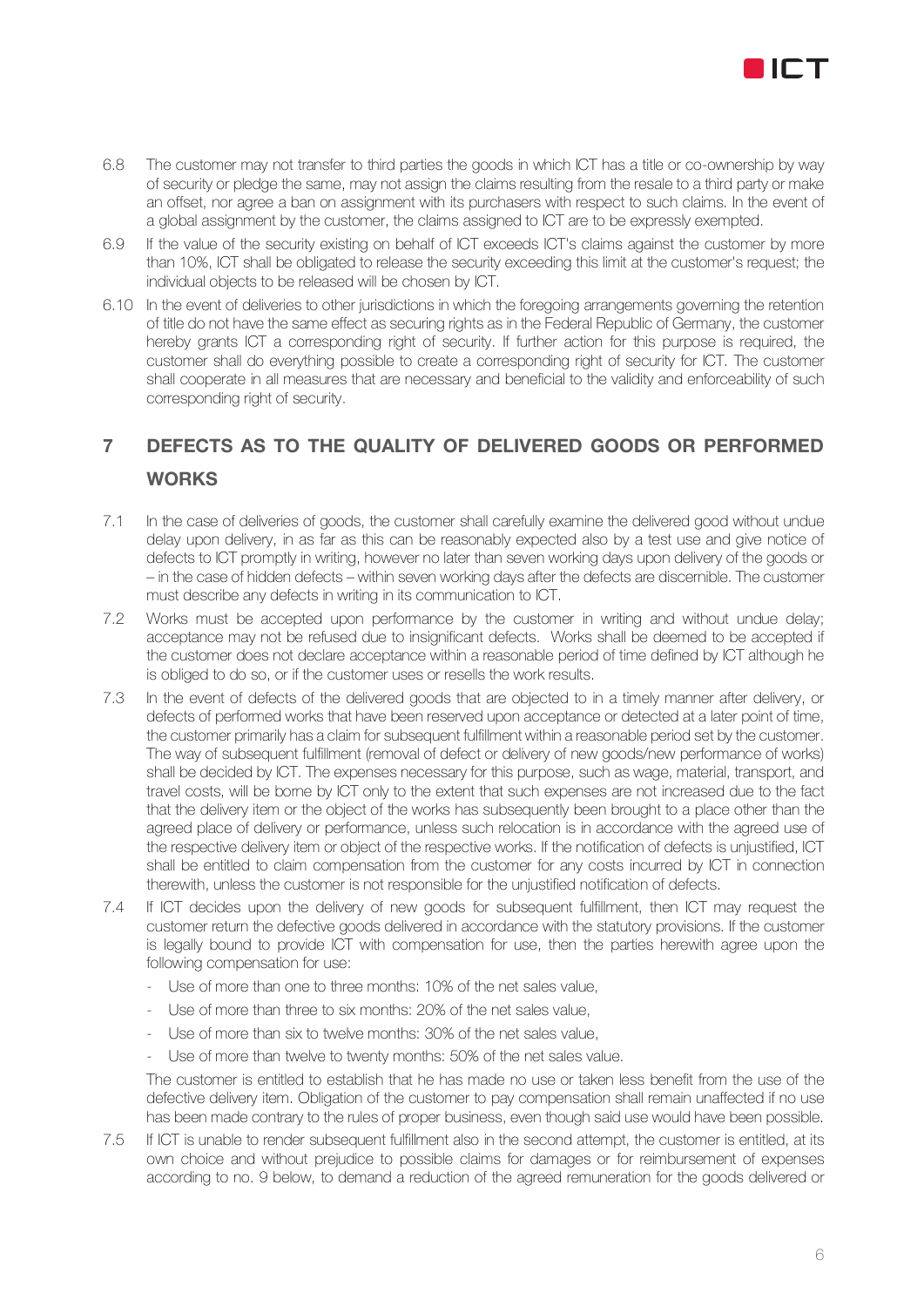

work performed by ICT (Minderung), to remedy the defect itself and obtain compensation for the necessary expenses (applicable for performance of works only) or – if the violation of duty on the part of ICT is not only insignificant – to rescind the contract.

- 7.6 The right of the customer to claim for defects shall not exist if the defect is due to the modification of the delivered goods or work results by the customer without authorization of ICT, or if such goods or work results were not used according to the relevant product description or any other documents relating to the goods. The right to claim for defects shall likewise not exist for defects resulting from natural wear, wearing parts in particular, improper treatment, assembly, use or storage, heat, powerful electromagnetic fields, damp, dust or static charge as well as defects caused by an unstable power supply.
- 7.7 The claims for defects of the customer require that the specifications, instructions, guidelines and conditions in the technical instructions, operation or operating manuals and other documents of the individual delivery or service items are complied with.
- 7.8 ICT does not assume any guarantee, in particular no guarantee of quality or durability, unless individually agreed in writing.
- 7.9 The limitation period for claims of defects shall be one year after delivery (for deliveries) or acceptance (for works). The limitation period shall be five years in such cases where (a) the defective item delivered, which in accordance with its intended purpose, is customarily used for a building, has caused defects in the building or (b) the defects are in a building or (c) the defects results from a work that consists in the provision of planning and monitoring services for a building. The reduction of the limitation period to one year also applies to tort claims based on a defect of the delivered goods or the work performed. The reduction of the limitation period does not apply to the unlimited liability of ICT for damages resulting from a breach of guarantee or from injury to life, limb or health, for intent and gross negligence and for product defects or if ICT has assumed a procurement risk.
- 7.10 Warranty claims for used delivery items are excluded. Used delivery items are such items that have already been put into operation or have otherwise been in use prior to delivery to the customer. The liability of ICT in accordance with no. 9 remains unaffected.

## 8 DEFECTS OF TITLE / THIRD PARTY RIGHTS

- 8.1 ICT warrants within the limits of the statutory provisions that the goods delivered or the works performed by ICT are free of third-party rights that prevent the customer's use of such goods or works as agreed.
- 8.2 In the event that such rights are asserted by third parties, the customer shall inform ICT hereof without undue delay rights and grant ICT any and all powers and authorities necessary for purposes of defending the customer against the asserted rights of third parties.
- 8.3 If third party rights exist, ICT will be entitled, at its choice:
	- to remove the third-party rights or their assertion that affect the use of the goods delivered or works performed as agreed by taking suitable measures; or
	- to modify or replace the goods delivered or works performed such that they no longer infringe thirdparty rights, if and the extent that such modification or replacement does not affect the warranted functions of the good or works.
- 8.4 To the extent that ICT fails also in the second attempt to take the measures according to no. 8.3 above within a reasonable period of time to be fixed by the customer, the customer may at its choice, without prejudice to possible claims for damages or for reimbursement of expenses according to no. 9 below, demand a reduction of the agreed remuneration (Minderung) or – if the restrictions originating from the third-party rights are significant – rescind the contract.
- 8.5 With regard to the limitation-period for claims based on third party rights, no. 7.9 above shall apply correspondingly.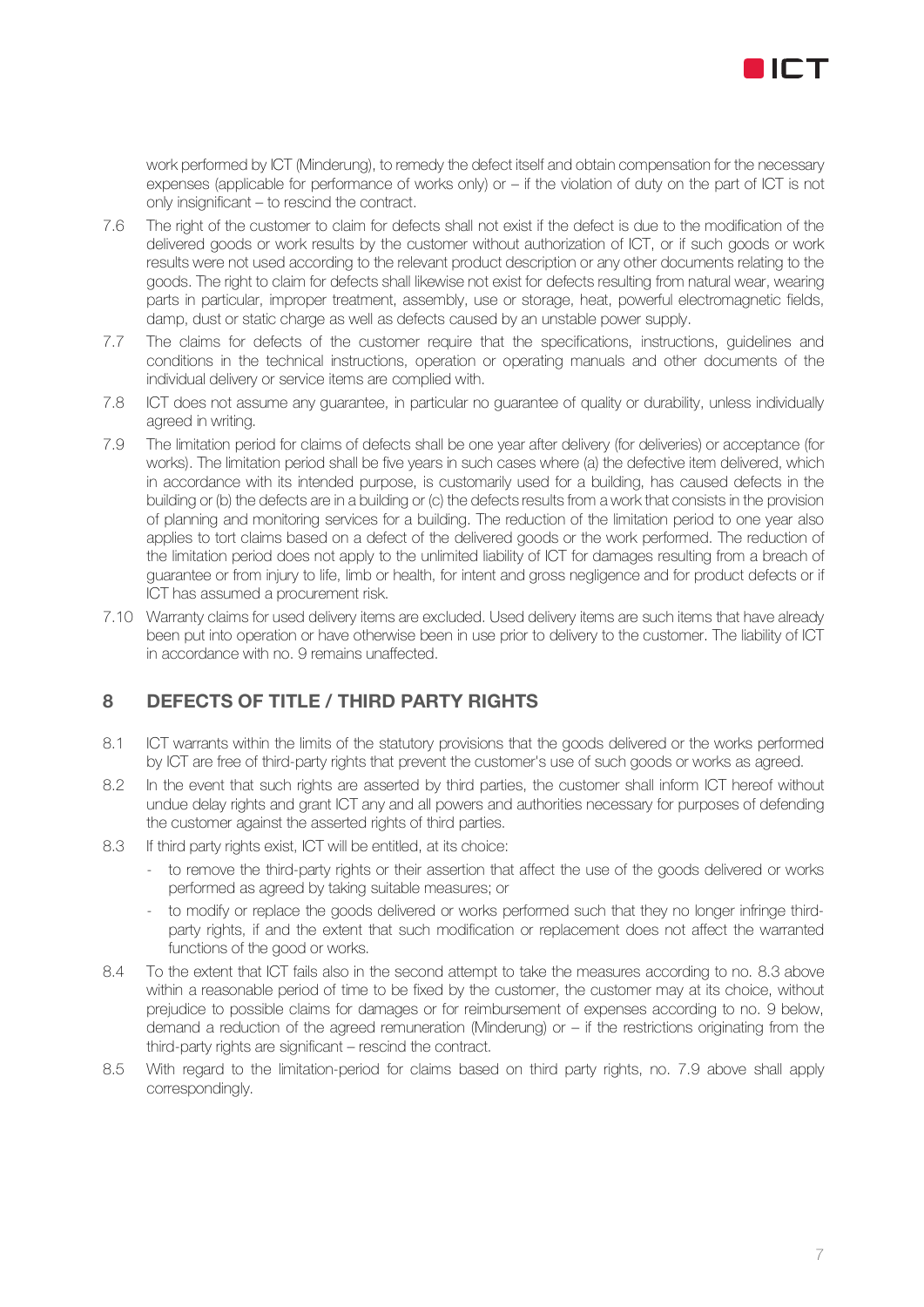

#### 9 LIABILITY FOR DAMAGES AND REIMBURSEMENT OF EXPENSES

- 9.1 ICT shall be liable within the limits of the statutory provisions if the customer asserts claims for damages or for reimbursement of expenses that are based on willful misconduct or gross negligence or on noncompliance with written guarantees (including the assumption of procurement risk), as well as in the cases of culpable injury of life, body, or health.
- 9.2 In the case of slight negligence, ICT is only liable for breach of material contractual obligations. Material contractual obligations are those arising from the nature of the agreement and which are of particular importance for the purpose of the agreement. In case of breach of material contractual obligations by slight negligence, the liability of ICT is restricted to the foreseeable and typically occurring damage; claims for damages and for reimbursement of expenses shall in this case become statute-barred within twelve months. No. 7.9 shall remain unaffected.
- 9.3 In the event of a loss of data, ICT shall be liable at most for the expenses that would be necessary for reconstruction of the data if the customer had provided a proper data backup system.
- 9.4 Any further liability for damages or for reimbursement of expenses beyond the scope provided for in these General Terms and Conditions for Deliveries and Services shall be excluded, regardless of the legal nature of the asserted claim. The statutory liability for product defects shall remain unaffected.
- 9.5 To the extent that liability on the part of ICT is excluded or limited according to these General Terms and Conditions for Deliveries and Services, this shall likewise apply to the liability of the representatives of ICT as well as the persons employed for the fulfillment of its obligations and its vicarious agents, especially staff members.

#### 10 PRODUCT LIABILITY

- 10.1 The customer shall not modify the delivered goods; in particular, he shall not modify or remove any existing warnings regarding risks in the case of improper use of the delivered goods. The customer shall indemnify ICT from product liability claims of third parties resulting from any breach of this duty, unless the customer is not responsible for the defect giving rise to liability.
- 10.2 In the event that ICT has cause to recall a product or to issue an alert about the delivered goods as a result of a product defect, the customer shall use its best efforts to cooperate in all measures deemed necessary and appropriate by ICT and to support ICT, in particular with regard to the determination of the required customer data. The customer is obliged to bear the cost of the product recall or alert unless he is not responsible for the product defect and the resulting damage according to applicable product liability principles. Further claims of ICT remain unaffected.
- 10.3 The customer will inform ICT immediately in writing of any risks which come to his knowledge from use of the delivered goods and possible product defects.

## 11 PROTECTION OF CONFIDENTAL INFORMATION

- 11.1 The parties hereby agree to keep strictly confidential all information designated as confidential or recognizable as trade or business secrets made accessible to them in the context of the contractual relationship for the duration of five years from getting access to such information,, but not exceeding five years from the last delivery or performance of service, and - unless required for the purposes of the agreement – to neither record nor disclose such information to third parties or exploit otherwise.
- 11.2 The confidentiality obligation shall not apply to information that was individually known to the other party or generally known or accessible to the general public before entering the contractual relationship, or that becomes generally known or accessible to the general public thereafter without negligence on the part of the other party. The burden of proof rests with the other party.
- 11.3 The parties shall ensure by means of appropriate contractual agreements with their employees, agents and other vicarious agents that these be also subject to respective confidentiality obligations.